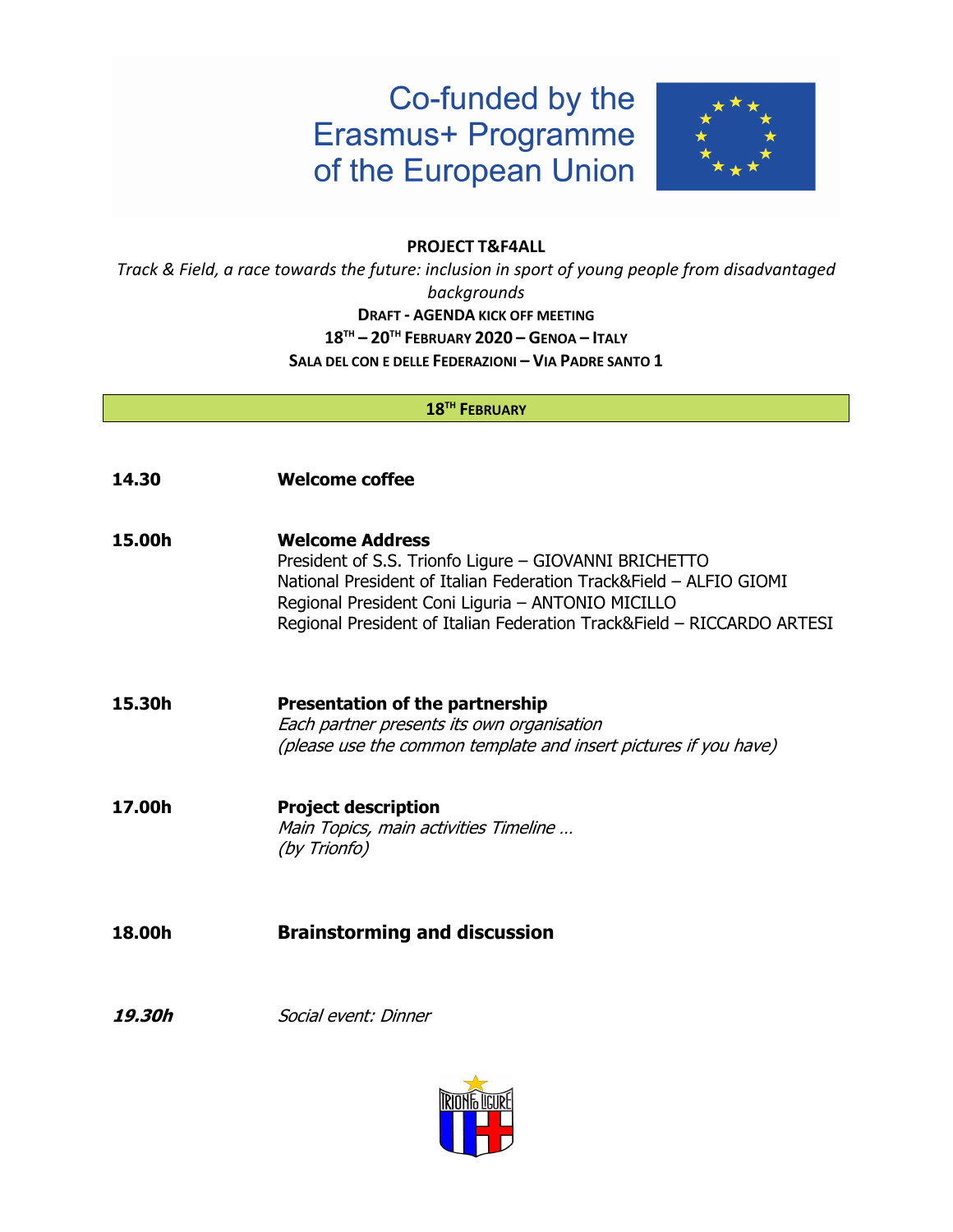# Co-funded by the Erasmus+ Programme of the European Union



### **19TH FEBRUARY - 2ND DAY**

### **Project Technical Meeting**

| $09.15 - 09.30$  | <b>Welcome coffee</b>                                                                                                              |
|------------------|------------------------------------------------------------------------------------------------------------------------------------|
| $9.30 - 10.30$   | <b>Project design and content</b><br>By EFA                                                                                        |
| $10.30 - 10.45$  | Coffee break                                                                                                                       |
| $11.00 - 12.00.$ | IO1 - STUDY about street track and field as a tool for social<br>inclusion<br>By CB - Szczecińska Wyzsza Szkoła Collegium Balticum |
| $12.00 - 13.00$  | <b>Brainstorming and discussion</b>                                                                                                |
| 13.00 - 14.00    | Lunch                                                                                                                              |
| $14.00 - 15.00$  | <b>Financial aspects and procedures</b><br>By EFA                                                                                  |
| $15.00 - 16.00$  | <b>Brainstorming and discussion</b>                                                                                                |
| $16.00 - 18.00$  | Study Visit - Villa Gentile sport arena                                                                                            |
| 19.30h           | Social event: Dinner                                                                                                               |